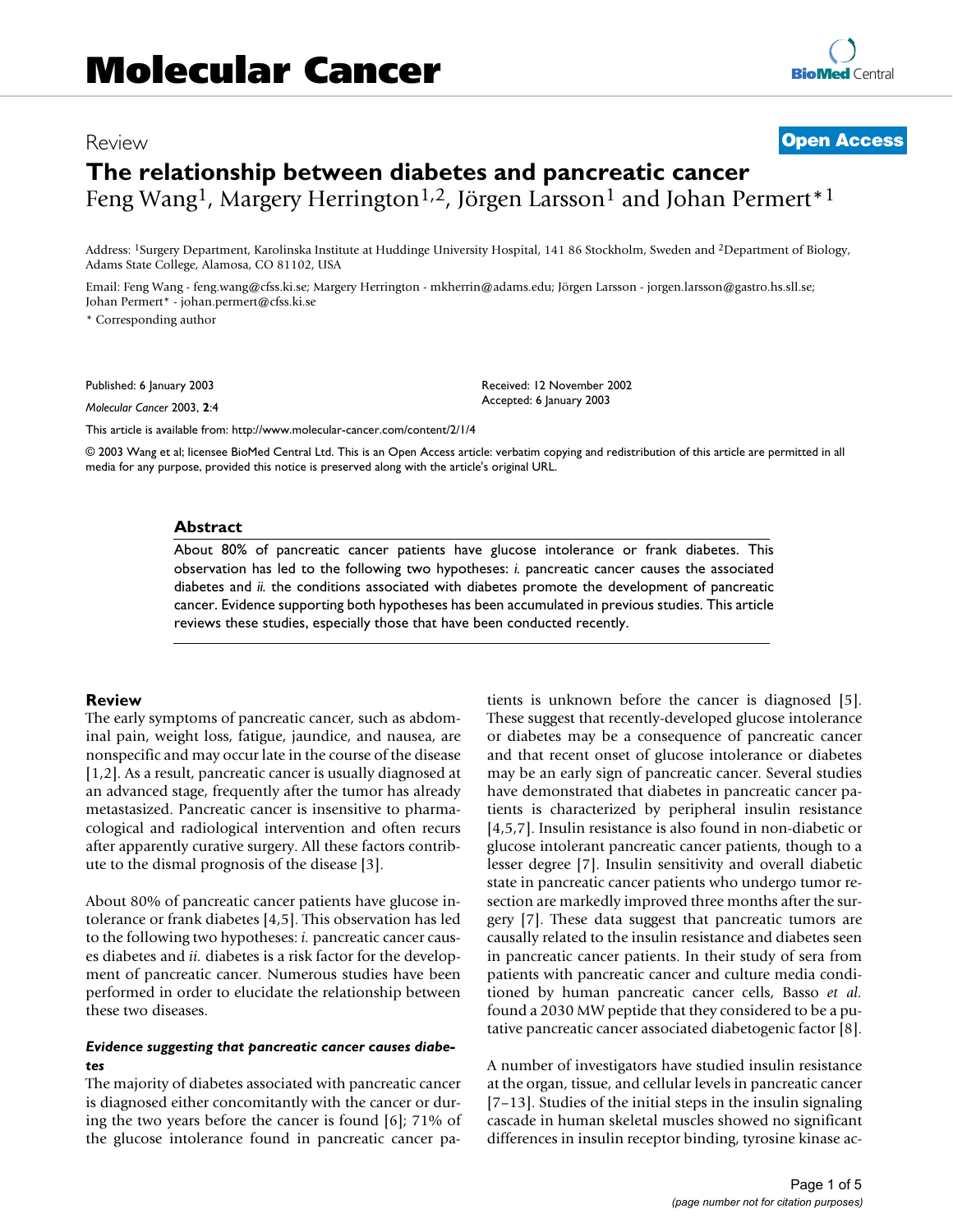tivity, and insulin receptor substrate-1 content between pancreatic cancer patients and healthy controls [9]. However, phosphatidylinositol 3-kinase (PI3-K) activity and glucose transport, which are located downstream to the initial insulin signaling steps, were impaired in pancreatic cancer patients [10]. In addition, glycogen synthase activity was reduced in skeletal muscles of humans and rodents with pancreatic carcinoma [9,11] and in isolated rat skeletal muscles exposed to human pancreatic tumor extracts *in vitro* [7]. These data show that the insulin signaling cascade in skeletal muscle is impaired at multiple steps by pancreatic cancer.

An Italian group has performed a series of studies to investigate the effects of pancreatic cancer cells on hepatic insulin sensitivity. When mice were treated with culture medium conditioned by the human pancreatic cancer cell line Mia PaCa2, blood glucose was elevated compared to the control value seen in mice treated with unconditioned medium [12]. In addition, isolated rat hepatocytes showed impaired glycolysis when incubated in culture media conditioned by four human pancreatic cancer cell lines [13].

Islet dysfunction is another etiological component underlying the diabetes associated with pancreatic cancer. Because the islet mass destroyed by the tumor is only a small proportion of the whole islet mass, the islet dysfunction is unlikely to be the result of decreased total islet volume. In fact, endocrine pancreatic function can be maintained even with a larger loss of pancreatic islets [14]. Reduced insulin release is seen in pancreatic cancer patients in response to classic stimuli [5,15,16]. Insulin release was also reduced when isolated rat pancreatic islets were incubated in culture media conditioned by the human pancreatic cancer cell lines Panc-1 and HPAF or co-cultured with Panc-1 and HPAF cells [17,18]. Studies of chemically-induced pancreatic cancer in hamsters found that glucosestimulated insulin release was impaired *in vivo* [19] but not in isolated perfused pancreata [20]. Ishikawa *et al.* found an increase in proinsulin relative to insulin in pancreatic cancer patients [21], suggesting that the maturation of proinsulin may also be affected by the tumor.

Islet hormone profiles are changed in the circulation of pancreatic cancer patients, suggesting that secretion by different types of islet cells is disrupted by pancreatic cancer [22]. Changes in islet hormone concentrations in the circulation can also be seen in hamsters after induction of pancreatic cancer [23]. Human pancreatic islets adjacent to pancreatic carcinoma show morphological abnormalities characterized by abnormal co-localization of islet hormones in islet cells [24].

The diabetogenic potential of islet amyloid polypeptide (IAPP or amylin) has been investigated by several groups. IAPP is normally produced in islet beta cells and co-released with insulin at a constant ratio. In 1994, Permert *et al.* found elevated circulating levels of IAPP in patients with pancreatic cancer [25]. Similar results have been reported in more recent studies by other groups [26,27]. The islets adjacent to human pancreatic carcinomas show reduced IAPP staining. In contrast, the expression of IAPP mRNA in these islets is unchanged, suggesting normal production but increased release of IAPP [25].

The molar ratio of IAPP/insulin was increased when rat pancreatic islets were co-cultured with Panc-1 and HPAF cells or cultured in media conditioned by these cell lines [17,18]. The ratio was normalized after the co-cultured cancer cells were removed [18]. In a similar co-culture model, Ding *et al.* found that culture media conditioned by human pancreatic cancer cells contained a soluble molecule that selectively enhanced IAPP release from BRIN-BD11 beta cells [28]. Increased IAPP/insulin ratios were also seen in rats with azaserine-induced acinar pancreatic tumors and in hamsters with ductular pancreatic tumors induced by carcinogen *N*-nitrosobis(2-oxopropyl)amine (BOP) [29]. However, exposure of isolated rat pancreatic islets to hamster pancreatic cancer cells did not change the secretion of insulin and IAPP [17].

A physiological study of isolated rat pancreatic islets has shown that endogenous IAPP reduces arginine-stimulated insulin, glucagon, and somatostatin release [30]. Also, the improvement in glucose tolerance seen after tumor removal is associated with normalization of IAPP levels in the circulation [25]. Therefore, the increased IAPP release seen in pancreatic cancer patients may be responsible, at least in part, for the islet dysfunction seen in these individuals. However, when IAPP is infused in rats to create circulating concentrations comparable to the circulating IAPP levels in pancreatic cancer patients, the rats have normal glucose disposal [31]. Thus, the increased IAPP secretion found in pancreatic cancer patients is unlikely to be responsible for their peripheral insulin resistance.

*Evidence for diabetes as a risk factor for pancreatic cancer Everhart et al.* examined 30 of the epidemiological studies that have looked at the association between diabetes and pancreatic cancer and used 20 of them in a meta-analysis [32]. The pooled relative risk from these studies was 2.1 for diabetes with a duration of at least l year prior to cancer diagnosis or death and 2.0 for diabetes with a duration of at least 5 years [32]. The authors concluded that pancreatic cancer could be added to the list of complications of diabetes [32]. Several epidemiological studies have analyzed relative risks associated with the different periods of time after the diagnosis of diabetes and have found a rel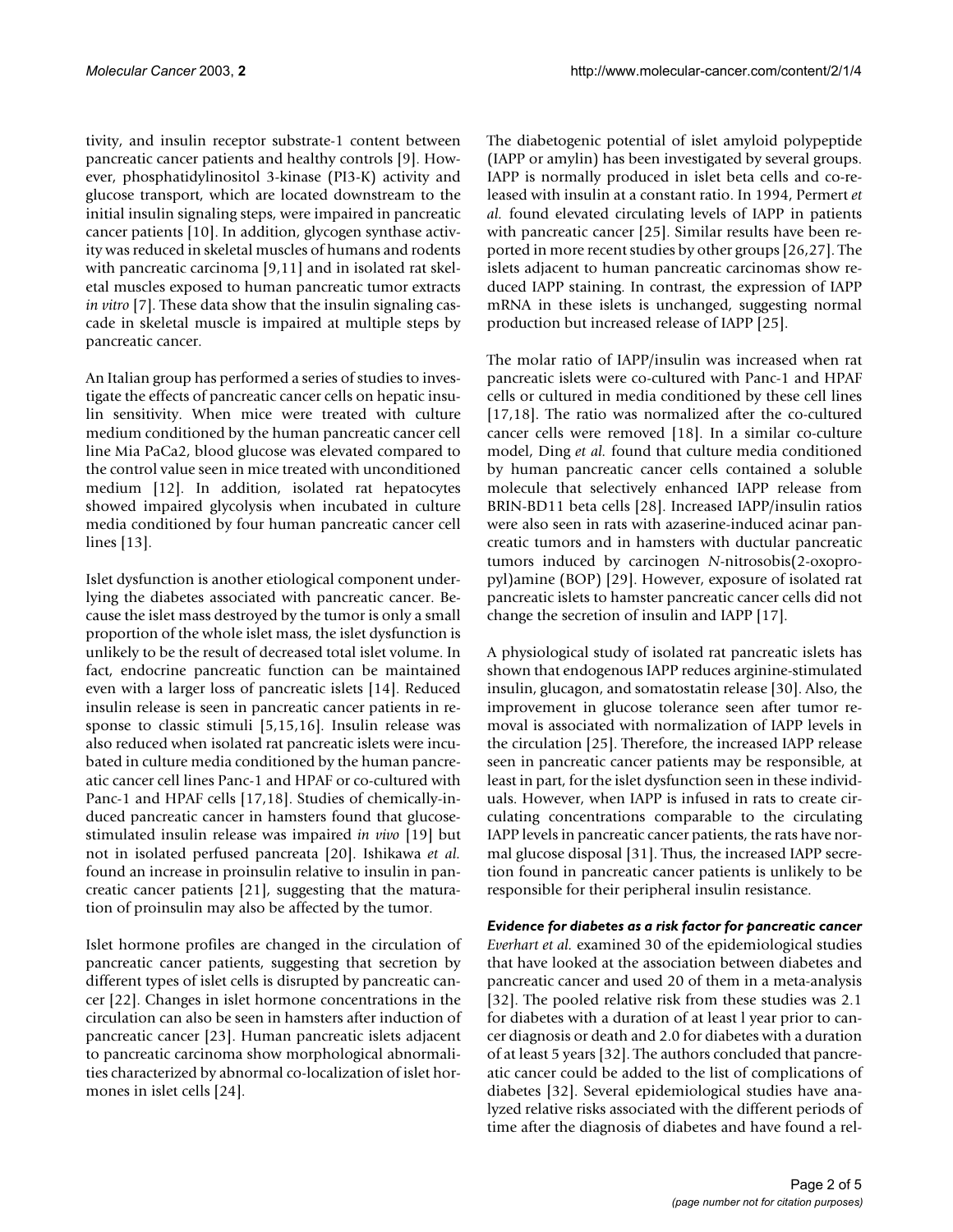atively modest but persistent increased risk of death from pancreatic cancer even when the diagnosis of diabetes preceded death by many years [32–37]. A population-based case-control study in the United States with 526 incident cases and 2,153 population controls showed a significant positive trend  $(P = 0.016)$  in risk with increasing years prior to diagnosis of cancer [36]. In other studies, the relative risk decreased with increasing follow-up time but remained significant [34,35,37]. However, other epidemiological studies have concluded that diabetes is not a risk factor for pancreatic cancer or else that it is not a risk factor if recently-diagnosed cases are excluded [6,38–40].

Studies of the relationship between diabetes and pancreatic cancer are complicated by the fact that diabetes has two major forms that are different entities in terms of pathophysiology [41]. A number of studies have suggested that Type I diabetes is not associated with an increased risk for pancreatic cancer [37–39]. Most epidemiological studies, however, have not distinguished between Type I and Type II diabetes. It is likely that the large majority of diabetics in the studies have Type II diabetes because this form of the disease constitutes 80–90% of the cases and is typically found in older individuals [32,35,41].

In patients with Type II diabetes (non-insulin-dependent diabetes), the pancreas is generally exposed to substantial hyperinsulinemia for years [33], suggesting that insulin may be involved in the association between long-standing diabetes and pancreatic cancer. A number of experiments have tested the hypothesis that insulin may stimulate the growth of pancreatic cancers. Binding studies have shown the presence of insulin receptors on pancreatic cancer cells [42–45]. *In vitro* studies have shown that insulin promotes growth of the hamster pancreatic cancer cell line H2T [42], the rat acinar pancreatic cancer cell line AR42J [45], and numerous human pancreatic cancer cells lines [44,46–51]. However, the human pancreatic cancer cell line SOJ-6 was not stimulated by insulin [46], and one of the studies using PANC-1 cells reported no response to exogenous insulin [49]. In addition to hyperinsulinemia, the increased blood glucose and free fatty acids in diabetes may also promote the growth of pancreatic cancer [52].

The genesis of the cancer is also influenced by the endocrine pancreas. *In vivo* studies concerning the effects of administration of exogenous insulin and/or induction of diabetes on pancreatic cancer have provided inconsistent data that reflect the complex interactions that may be involved in tumor growth [53–56]. Exogenous insulin significantly reduced the induction of benign and malignant pancreatic lesions in hamsters when given 2 hours before BOP, but the reduction in incidence was not significant when insulin was given simultaneously with BOP or 2 hours after BOP [53]. Cancer incidence in hamsters receiving insulin twice daily starting before BOP administration and continuing through the experimental period did not differ significantly from that in controls that received BOP only [54].

When hamsters were given streptozotocin (SZ) injection to diminish insulin cells and given insulin from the following day untill the end of the experiment, the inhibition of carcinogenesis in hamsters receiving SZ+BOP+insulin treatment was greater than that seen in the SZ+BOP group, compared to group treated by BOP only [54]. Hamsters receiving SZ+insulin had significantly fewer insulinomas than SZ-only animals [54]. Because insulin administration was associated with inhibition of beta cell regeneration and persistence of severe diabetes in hamsters treated with SZ [57], the investigators in the SZ/ BOP/insulin study concluded that intact islet cells, rather than the availability of insulin, are prerequisite for triggering the neoplastic effects of BOP [54]. The association of intact islets with pancreatic cancer induction is also shown in transplantation studies in which tumors develop in the submandibular gland after BOP treatment if normal islets are transplanted to that site but not when pancreatic ductal cells, thyroid, heart muscle, or starch are introduced into the gland [58–60]. Submandibular gland tumor incidence was not changed when hamsters were pre-treated with SZ before islet transplantation [60].

A study of pancreatic cancer in hamsters fed a high-fat diet that potentiated pancreatic cancer provided data suggesting that islet proliferation associated with insulin resistance enhances carcinogenesis [61]. In that study, high-fatfed hamsters had elevated insulin levels but normal glucose levels, which was consistent with a state of insulin resistance [61]. The turn-over rate of cells in islets is significantly increased in the high-fat animals, suggesting a compensatory islet cell proliferation [61]. Administration of metformin, starting 2 weeks before the administration of BOP and continuing throughout the experiment, normalized insulin concentrations and the rate of islet cell turnover [61]. Malignant pancreatic lesions were found in 50% of the high-fat/BOP animals and none in the highfat/BOP/metformin group  $(P < 0.05)$  [61].

## **Conclusion**

Recent studies indicate that there is no simple answer to the question of which of the two hypotheses stated at the beginning of this review is right. However, it appears that these hypotheses are not mutually exclusive, since there is considerable experimental and epidemiological evidence in support of both of them. Clearly, the relationships between pancreatic cancer and alterations in glucose metabolism are very complex.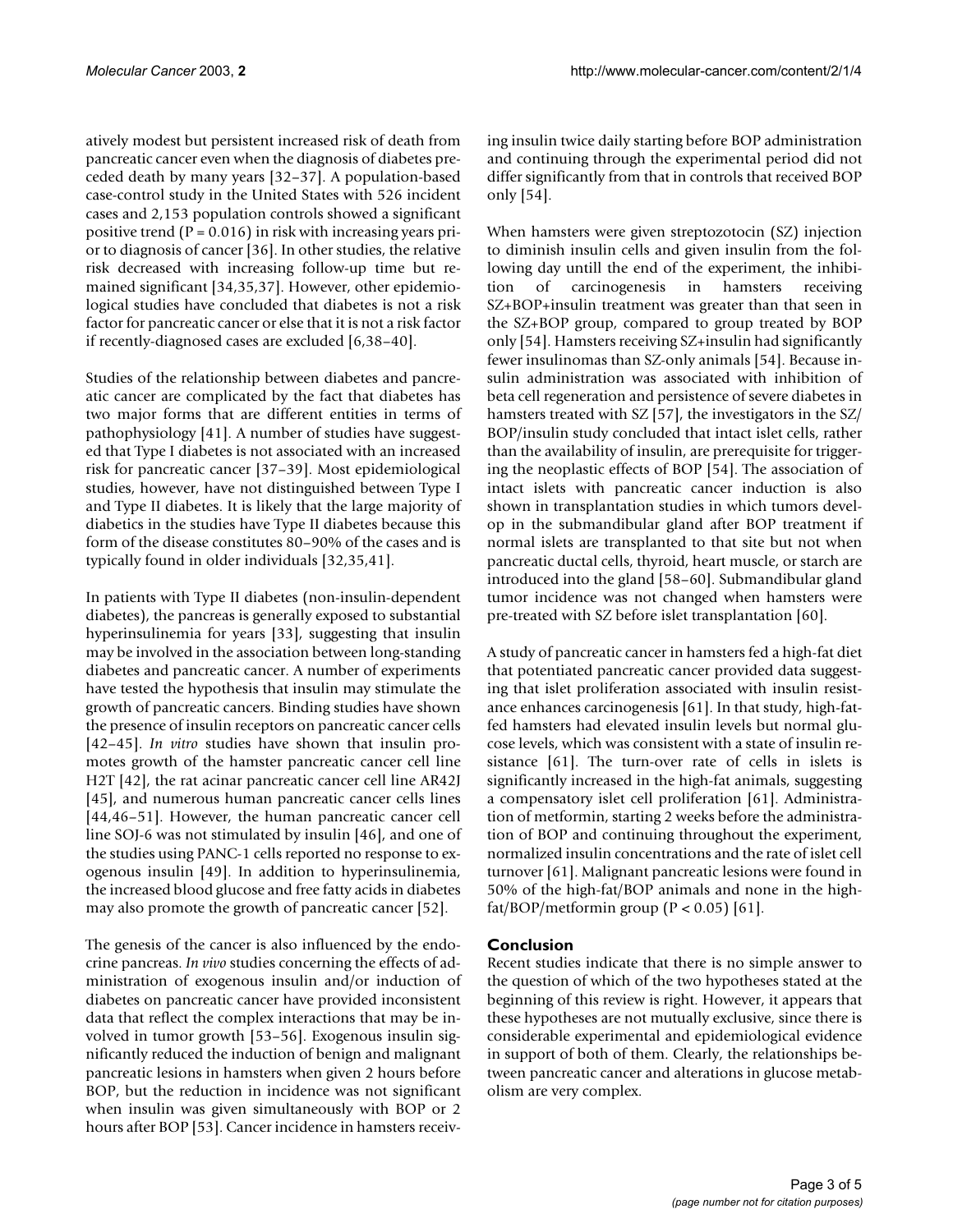## **List of abbreviations used**

PI3-K: phosphatidylinositol 3-kinase,

IAPP: islet amyloid polypeptide,

BOP: *N*-nitrosobis(2-oxopropyl)amine,

SZ: streptozotocin.

## **Authors' contributions**

This article was drafted by WF and MH and revised by JL and JP. All authors read and approved the final manuscript.

## **Acknowledgements**

Our research discussed in this article was supported by grants from the Swedish Research Council, the Swedish Medical Research Council, and the Swedish Cancer Society.

## **References**

- Nix GA, Schmitz PI, Wilson JH, van Blankenstein M, Groeneveld CF and Hofwijk R **[Carcinoma of the head of the pancreas. Thera](http://www.ncbi.nlm.nih.gov/entrez/query.fcgi?cmd=Retrieve&db=PubMed&dopt=Abstract&list_uids=6202585)[peutic implications of endoscopic retrograde cholangiopan](http://www.ncbi.nlm.nih.gov/entrez/query.fcgi?cmd=Retrieve&db=PubMed&dopt=Abstract&list_uids=6202585)[creatography findings.](http://www.ncbi.nlm.nih.gov/entrez/query.fcgi?cmd=Retrieve&db=PubMed&dopt=Abstract&list_uids=6202585)** *Gastroenterology* 1984, **87:**37-43
- 2. Gullo L, Tomassetti P, Migliori M, Casadei R and Marrano D **[Do early](http://www.ncbi.nlm.nih.gov/entrez/query.fcgi?cmd=Retrieve&db=PubMed&dopt=Abstract&list_uids=10.1097/00006676-200103000-00017) [symptoms of pancreatic cancer exist that can allow an earli](http://www.ncbi.nlm.nih.gov/entrez/query.fcgi?cmd=Retrieve&db=PubMed&dopt=Abstract&list_uids=10.1097/00006676-200103000-00017)[er diagnosis?](http://www.ncbi.nlm.nih.gov/entrez/query.fcgi?cmd=Retrieve&db=PubMed&dopt=Abstract&list_uids=10.1097/00006676-200103000-00017)** *Pancreas* 2001, **22:**210-213
- 3. Gudjonsson B **[Cancer of the pancreas. 50 years of surgery.](http://www.ncbi.nlm.nih.gov/entrez/query.fcgi?cmd=Retrieve&db=PubMed&dopt=Abstract&list_uids=3326653)** *Cancer* 1987, **60:**2284-2303
- Permert J, Ihse I, Jorfeldt L, von Schenck H, Arnqvist HJ and Larsson J **[Pancreatic cancer is associated with impaired glucose me](http://www.ncbi.nlm.nih.gov/entrez/query.fcgi?cmd=Retrieve&db=PubMed&dopt=Abstract&list_uids=8098623)[tabolism.](http://www.ncbi.nlm.nih.gov/entrez/query.fcgi?cmd=Retrieve&db=PubMed&dopt=Abstract&list_uids=8098623)** *Eur J Surg* 1993, **159:**101-107
- 5. Schwarts SS, Zeidler A, Moossa AR, Kuku SF and Rubenstein AH **A prospective study of glucose tolerance, insulin, C-peptide, and glucagon responses in patients with pancreatic carcinoma.** *Dig Dis* 1978, **23:**1107-1114
- 6. Gullo L, Pezzilli R and Morselli-Labate AM **[Diabetes and the risk of](http://www.ncbi.nlm.nih.gov/entrez/query.fcgi?cmd=Retrieve&db=PubMed&dopt=Abstract&list_uids=10.1056/NEJM199407143310203) [pancreatic cancer. Italian Pancreatic Cancer Study Group.](http://www.ncbi.nlm.nih.gov/entrez/query.fcgi?cmd=Retrieve&db=PubMed&dopt=Abstract&list_uids=10.1056/NEJM199407143310203)** *N Engl J Med* 1994, **331:**81-84
- 7. Permert J, Adrian TE, Jacobsson P, Jorfelt L, Fruin AB and Larsson J **[Is](http://www.ncbi.nlm.nih.gov/entrez/query.fcgi?cmd=Retrieve&db=PubMed&dopt=Abstract&list_uids=8380314) [profound peripheral insulin resistance in patients with pan](http://www.ncbi.nlm.nih.gov/entrez/query.fcgi?cmd=Retrieve&db=PubMed&dopt=Abstract&list_uids=8380314)[creatic cancer caused by a tumor-associated factor?](http://www.ncbi.nlm.nih.gov/entrez/query.fcgi?cmd=Retrieve&db=PubMed&dopt=Abstract&list_uids=8380314)** *Am J Surg* 1993, **165:**61-67
- 8. Basso D, Valerio A, Seraglia R, Mazza S, Piva MG, Greco E, Fogar P, Gallo N, Pedrazzoli S, Tiengo A and Plebani M **[Putative pancreatic](http://www.ncbi.nlm.nih.gov/entrez/query.fcgi?cmd=Retrieve&db=PubMed&dopt=Abstract&list_uids=10.1097/00006676-200201000-00002) [cancer-associated diabetogenic factor: 2030 MW peptide.](http://www.ncbi.nlm.nih.gov/entrez/query.fcgi?cmd=Retrieve&db=PubMed&dopt=Abstract&list_uids=10.1097/00006676-200201000-00002)** *Pancreas* 2002, **24:**8-14
- Liu J, Knezetic JA, Strömmer L, Permert J, Larsson J and Adrian TE **[The intracellular mechanism of insulin resistance in pancre](http://www.ncbi.nlm.nih.gov/entrez/query.fcgi?cmd=Retrieve&db=PubMed&dopt=Abstract&list_uids=10720068)[atic cancer patients.](http://www.ncbi.nlm.nih.gov/entrez/query.fcgi?cmd=Retrieve&db=PubMed&dopt=Abstract&list_uids=10720068)** *J Clin Endocrinol Metab* 2000, **85:**1232-1238
- 10. Isaksson B, Strömmer L, Friess H, Büchler MW, Herrington MK, Wang F, Zierath JR, Wallberg-Henriksson H, Larsson J and Permert J **Impaired insulin action on phosphatidylinositol 3-kinase and glucose transport in skeletal muscle of pancreatic cancer patients.** *Pancreas*
- 11. Liu J, Kazakoff K, Pour PM and Adrian TE **[The intracellular mech](http://www.ncbi.nlm.nih.gov/entrez/query.fcgi?cmd=Retrieve&db=PubMed&dopt=Abstract&list_uids=9821177)[anism of insulin resistance in the hamster pancreatic ductal](http://www.ncbi.nlm.nih.gov/entrez/query.fcgi?cmd=Retrieve&db=PubMed&dopt=Abstract&list_uids=9821177) [adenocarcinoma model.](http://www.ncbi.nlm.nih.gov/entrez/query.fcgi?cmd=Retrieve&db=PubMed&dopt=Abstract&list_uids=9821177)** *Pancreas* 1998, **17:**359-366
- 12. Basso D, Brigato L, Veronesi A, Panozzo MP, Amadori A and Plebani M **[The pancreatic cancer cell line MIA PaCa2 produces one](http://www.ncbi.nlm.nih.gov/entrez/query.fcgi?cmd=Retrieve&db=PubMed&dopt=Abstract&list_uids=8669828) [or more factors able to induce hyperglycemia in SCID mice.](http://www.ncbi.nlm.nih.gov/entrez/query.fcgi?cmd=Retrieve&db=PubMed&dopt=Abstract&list_uids=8669828)** *Anticancer Res* 1995, **15:**2585-2588
- 13. Basso D, Valerio A, Brigato L, Panozzo MP, Miola M, Lucca T, Ujka F, Zaninotto M, Avogaro A and Plebani M **[An unidentified pancreat](http://www.ncbi.nlm.nih.gov/entrez/query.fcgi?cmd=Retrieve&db=PubMed&dopt=Abstract&list_uids=9260197)[ic cancer cell product alters some intracellular pathways of](http://www.ncbi.nlm.nih.gov/entrez/query.fcgi?cmd=Retrieve&db=PubMed&dopt=Abstract&list_uids=9260197) [glucose metabolism in isolated rat hepatocytes.](http://www.ncbi.nlm.nih.gov/entrez/query.fcgi?cmd=Retrieve&db=PubMed&dopt=Abstract&list_uids=9260197)** *Pancreas* 1997, **15:**132-138
- 14. Bonner-Weir S, Trent DF and Weir GC **[Partial pancreatectomy](http://www.ncbi.nlm.nih.gov/entrez/query.fcgi?cmd=Retrieve&db=PubMed&dopt=Abstract&list_uids=6134752) [in the rat and subsequent defect in glucose-induced insulin](http://www.ncbi.nlm.nih.gov/entrez/query.fcgi?cmd=Retrieve&db=PubMed&dopt=Abstract&list_uids=6134752) [release.](http://www.ncbi.nlm.nih.gov/entrez/query.fcgi?cmd=Retrieve&db=PubMed&dopt=Abstract&list_uids=6134752)** *J Clin Invest* 1983, **71:**1544-1553
- 15. Cersosimo E, Pisters PW, Pesola G, McDermott K, Bajorunas D and Brennan MF **[Insulin secretion and action in patients with pan](http://www.ncbi.nlm.nih.gov/entrez/query.fcgi?cmd=Retrieve&db=PubMed&dopt=Abstract&list_uids=1985741)[creatic cancer.](http://www.ncbi.nlm.nih.gov/entrez/query.fcgi?cmd=Retrieve&db=PubMed&dopt=Abstract&list_uids=1985741)** *Cancer* 1991, **67:**486-493
- 16. Fox JN, Frier BM, Armitage M and Ashby JP **[Abnormal insulin se](http://www.ncbi.nlm.nih.gov/entrez/query.fcgi?cmd=Retrieve&db=PubMed&dopt=Abstract&list_uids=2952394)[cretion in carcinoma of the pancreas: response to glucagon](http://www.ncbi.nlm.nih.gov/entrez/query.fcgi?cmd=Retrieve&db=PubMed&dopt=Abstract&list_uids=2952394) [stimulation.](http://www.ncbi.nlm.nih.gov/entrez/query.fcgi?cmd=Retrieve&db=PubMed&dopt=Abstract&list_uids=2952394)** *Diabet Med* 1985, **2:**113-116
- 17. Wang F, Larsson J, Abdiu A, Gasslander T, Westermark P, Adrian TE and Permert J **[Dissociated secretion of islet amyloid polypep](http://www.ncbi.nlm.nih.gov/entrez/query.fcgi?cmd=Retrieve&db=PubMed&dopt=Abstract&list_uids=9209957)[tide and insulin in serum-free culture media conditioned by](http://www.ncbi.nlm.nih.gov/entrez/query.fcgi?cmd=Retrieve&db=PubMed&dopt=Abstract&list_uids=9209957) [human pancreatic adenocarcinoma cell lines.](http://www.ncbi.nlm.nih.gov/entrez/query.fcgi?cmd=Retrieve&db=PubMed&dopt=Abstract&list_uids=9209957)** *Int J Pancreatol* 1997, **21:**157-164
- 18. Wang F, Adrian TE, Westermark G, Gasslander T and Permert | [Dis](http://www.ncbi.nlm.nih.gov/entrez/query.fcgi?cmd=Retrieve&db=PubMed&dopt=Abstract&list_uids=10231847)**sociated insulin and islet amyloid polypeptide secretion from [isolated rat pancreatic islets cocultured with human pancre](http://www.ncbi.nlm.nih.gov/entrez/query.fcgi?cmd=Retrieve&db=PubMed&dopt=Abstract&list_uids=10231847)[atic adenocarcinoma cells.](http://www.ncbi.nlm.nih.gov/entrez/query.fcgi?cmd=Retrieve&db=PubMed&dopt=Abstract&list_uids=10231847)** *Pancreas* 1999, **18:**403-409
- 19. Ahrén B and Andren-Sandberg A **Glucose tolerance and insulin secretion in experimental pancreatic cancer in the Syrian hamster.** *Res Exp Med* 1993, **193:**21-26
- 20. Bell RH Jr, Place S, McCullough P, Ray MB and Rogers DH **[Pancre](http://www.ncbi.nlm.nih.gov/entrez/query.fcgi?cmd=Retrieve&db=PubMed&dopt=Abstract&list_uids=3528667)[atic insulin secretion in exocrine pancreatic cancer.](http://www.ncbi.nlm.nih.gov/entrez/query.fcgi?cmd=Retrieve&db=PubMed&dopt=Abstract&list_uids=3528667)** *J Surg Res* 1986, **40:**588-596
- 21. Ishikawa O, Nakamori S, Ohigashi H and Immaoka S **Increased secretion of proinsulin in patients with pancreatic cancer.** *Int J Pancreatol* 1994, **16:**86-89
- 22. Permert J, Larsson J, Fruin AB, Tatemoto K, Herrington MK, von Schenck H and Adrian TE **[Islet hormone secretion in pancreatic](http://www.ncbi.nlm.nih.gov/entrez/query.fcgi?cmd=Retrieve&db=PubMed&dopt=Abstract&list_uids=9211494) [cancer patients with diabetes.](http://www.ncbi.nlm.nih.gov/entrez/query.fcgi?cmd=Retrieve&db=PubMed&dopt=Abstract&list_uids=9211494)** *Pancreas* 1997, **15:**60-68
- 23. Permert J, Herrington M, Kazakoff K, Pour PM and Adrian TE **[Early](http://www.ncbi.nlm.nih.gov/entrez/query.fcgi?cmd=Retrieve&db=PubMed&dopt=Abstract&list_uids=10.1002/1520-6866(2001)21:1<59::AID-TCM6>3.0.CO;2-V) [changes in islet hormone secretion in the hamster pancreat](http://www.ncbi.nlm.nih.gov/entrez/query.fcgi?cmd=Retrieve&db=PubMed&dopt=Abstract&list_uids=10.1002/1520-6866(2001)21:1<59::AID-TCM6>3.0.CO;2-V)[ic cancer model.](http://www.ncbi.nlm.nih.gov/entrez/query.fcgi?cmd=Retrieve&db=PubMed&dopt=Abstract&list_uids=10.1002/1520-6866(2001)21:1<59::AID-TCM6>3.0.CO;2-V)** *Teratog Carcinog Mutagen* 2001, **21:**59-67
- 24. Pour PM, Permert J, Mogaki M, Fujii H and Kazakoff K **[Endocrine as](http://www.ncbi.nlm.nih.gov/entrez/query.fcgi?cmd=Retrieve&db=PubMed&dopt=Abstract&list_uids=8379530)[pects of exocrine cancer of the pancreas. Their patterns and](http://www.ncbi.nlm.nih.gov/entrez/query.fcgi?cmd=Retrieve&db=PubMed&dopt=Abstract&list_uids=8379530) [suggested biologic significance.](http://www.ncbi.nlm.nih.gov/entrez/query.fcgi?cmd=Retrieve&db=PubMed&dopt=Abstract&list_uids=8379530)** *Am J Clin Pathol* 1993, **100:**223- 230
- 25. Permert J, Larsson J, Westermark GT, Herrington MK, Christmanson L, Pour PM, Westermark P and Adrian TE **[Islet amyloid polypep](http://www.ncbi.nlm.nih.gov/entrez/query.fcgi?cmd=Retrieve&db=PubMed&dopt=Abstract&list_uids=10.1056/NEJM199402033300503)[tide in patients with pancreatic cancer and diabetes.](http://www.ncbi.nlm.nih.gov/entrez/query.fcgi?cmd=Retrieve&db=PubMed&dopt=Abstract&list_uids=10.1056/NEJM199402033300503)** *N Engl J Med* 1994, **330:**313-318
- 26. Chari ST, Klee GG, Miller LJ, Raimondo M and DiMagno EP **[Islet](http://www.ncbi.nlm.nih.gov/entrez/query.fcgi?cmd=Retrieve&db=PubMed&dopt=Abstract&list_uids=11522748) [amyloid polypeptide is not a satisfactory marker for detect](http://www.ncbi.nlm.nih.gov/entrez/query.fcgi?cmd=Retrieve&db=PubMed&dopt=Abstract&list_uids=11522748)[ing pancreatic cancer.](http://www.ncbi.nlm.nih.gov/entrez/query.fcgi?cmd=Retrieve&db=PubMed&dopt=Abstract&list_uids=11522748)** *Gastroenterology* 2001, **121:**640-645
- 27. Makimattila S, Hietaniemi K, Kiviluoto T, Timonen T and Yki-Jarvinen H **In vivo glucose-stimulated amylin secretion is increased in nondiabetic patients with pancreatic cancer.** *Metabolism* 2001, **5:**1036-1042
- 28. Ding X, Flatt PR, Permert J and Adrian TE **[Pancreatic cancer cells](http://www.ncbi.nlm.nih.gov/entrez/query.fcgi?cmd=Retrieve&db=PubMed&dopt=Abstract&list_uids=9428227) [selectively stimulate islet beta cells to secrete amylin.](http://www.ncbi.nlm.nih.gov/entrez/query.fcgi?cmd=Retrieve&db=PubMed&dopt=Abstract&list_uids=9428227)** *Gastroenterology* 1998, **114:**130-138
- 29. Oosterwijk C, van Hulst KL, Visser CJ, Woutersen RA, Lips CJ, van den Tweel JG and Hoppener JW **[Pancreatic cancer in rats and](http://www.ncbi.nlm.nih.gov/entrez/query.fcgi?cmd=Retrieve&db=PubMed&dopt=Abstract&list_uids=10.1002/(SICI)1097-0215(19970807)72:4<637::AID-IJC15>3.0.CO;2-8) [hamsters does not induce IAPP-related hyperglycaemia.](http://www.ncbi.nlm.nih.gov/entrez/query.fcgi?cmd=Retrieve&db=PubMed&dopt=Abstract&list_uids=10.1002/(SICI)1097-0215(19970807)72:4<637::AID-IJC15>3.0.CO;2-8)** *Int J Cancer* 1997, **72:**637-641
- 30. Wang F, Adrian TE, Westermark GT, Ding X, Gasslander T and Permert J **[Islet amyloid polypeptide tonally inhibits beta-, alpha-,](http://www.ncbi.nlm.nih.gov/entrez/query.fcgi?cmd=Retrieve&db=PubMed&dopt=Abstract&list_uids=9886946) [and delta-cell secretion in isolated rat pancreatic islets.](http://www.ncbi.nlm.nih.gov/entrez/query.fcgi?cmd=Retrieve&db=PubMed&dopt=Abstract&list_uids=9886946)** *Am J Physiol* 1999, **276:**E19-E24
- 31. Arnelo U, Permert J, Larsson J, Reidelberger RD, Arnelo C and Adrian TE **[Chronic low dose islet amyloid polypeptide infusion re](http://www.ncbi.nlm.nih.gov/entrez/query.fcgi?cmd=Retrieve&db=PubMed&dopt=Abstract&list_uids=9322915)duces food intake, but does not influence glucose [metabolism, in unrestrained conscious rats: studies using a](http://www.ncbi.nlm.nih.gov/entrez/query.fcgi?cmd=Retrieve&db=PubMed&dopt=Abstract&list_uids=9322915) [novel aortic catheterization technique.](http://www.ncbi.nlm.nih.gov/entrez/query.fcgi?cmd=Retrieve&db=PubMed&dopt=Abstract&list_uids=9322915)** *Endocrinology* 1997, **138:**4081-4085
- 32. Everhart J and Wright D **[Diabetes mellitus as a risk factor for](http://www.ncbi.nlm.nih.gov/entrez/query.fcgi?cmd=Retrieve&db=PubMed&dopt=Abstract&list_uids=7745774) [pancreatic cancer. A meta-analysis.](http://www.ncbi.nlm.nih.gov/entrez/query.fcgi?cmd=Retrieve&db=PubMed&dopt=Abstract&list_uids=7745774)** *JAMA* 1995, **273:**1605-1609
- Gapstur SM, Gann PH, Lowe W, Liu K K, Colangelo L and Dyer A **[Abnormal glucose metabolism and pancreatic cancer mor](http://www.ncbi.nlm.nih.gov/entrez/query.fcgi?cmd=Retrieve&db=PubMed&dopt=Abstract&list_uids=10815119)[tality.](http://www.ncbi.nlm.nih.gov/entrez/query.fcgi?cmd=Retrieve&db=PubMed&dopt=Abstract&list_uids=10815119)** *JAMA* 2000, **283:**2552-2558
- 34. Calle EE, Murphy TK, Rodriguez C, Thun MJ and Heath CW Jr **[Dia](http://www.ncbi.nlm.nih.gov/entrez/query.fcgi?cmd=Retrieve&db=PubMed&dopt=Abstract&list_uids=10.1023/A:1008819701485)[betes mellitus and pancreatic cancer mortality in a prospec](http://www.ncbi.nlm.nih.gov/entrez/query.fcgi?cmd=Retrieve&db=PubMed&dopt=Abstract&list_uids=10.1023/A:1008819701485)[tive cohort of United States adults.](http://www.ncbi.nlm.nih.gov/entrez/query.fcgi?cmd=Retrieve&db=PubMed&dopt=Abstract&list_uids=10.1023/A:1008819701485)** *Cancer Causes Control* 1998, **9:**403-410
- 35. Wideroff L, Gridley G, Mellemkjaer L, Chow WH, Linet M, Keehn S, Borch-Johnsen K and Olsen JH **[Cancer incidence in a population](http://www.ncbi.nlm.nih.gov/entrez/query.fcgi?cmd=Retrieve&db=PubMed&dopt=Abstract&list_uids=10.1093/jnci/89.18.1360)-**